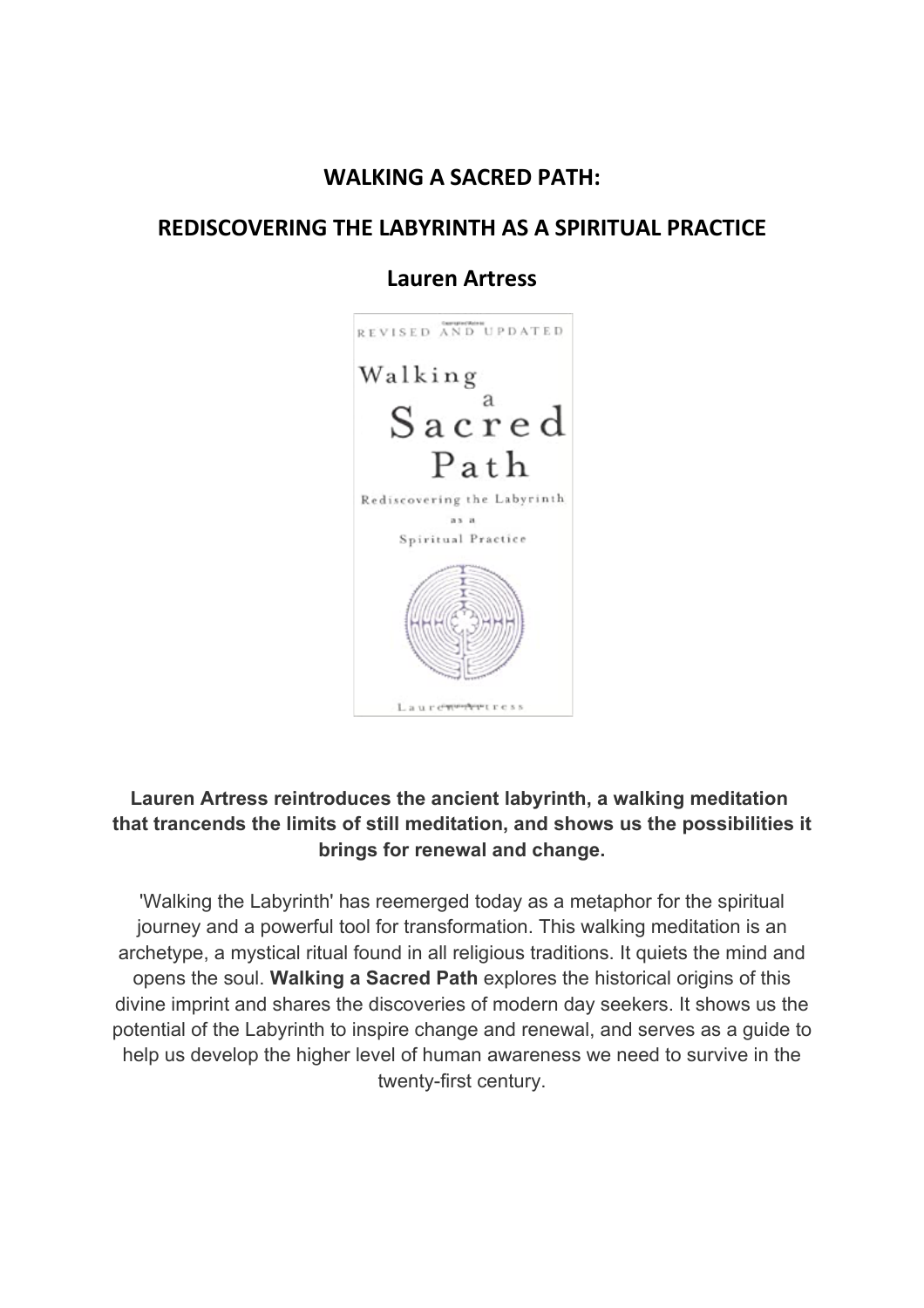The labyrinth is a walking meditation, a path of prayer and an archetypal blueprint where psyche meets Spirit. It has only one path that leads from the ends. Unlike a maze where you lose your way, the labyrinth is a spiritual tool that can help you find your way.

Labyrinths are usually in the form of a circle with a meandering but purposeful path, from the edge to the centre and back out again. Each has only one path, and once we make the choice to enter it the path becomes a metaphor for out path through life, sending us to the centre of the labyrinth, and then back out to the edge on the same path.

The labyrinth is spiritual tool meant to awaken is to the deep rhythm that unites us to ourselves and to the Light that calls from within. In surrendering to the winding path, the soul finds healing and wholeness.

Walking the Labyrinth quiets the mind, opens the heart and grounds the body ... Some find answers to questions long asked, some find healing, creativity, or a sense of wholeness

## THE STORY BEHIND THE REDISCOVERY OF THE LABYRINTH

The labyrinth design used by Lauren Artress is a replica of the Elevencircuit Medieval Labyrinth from Chartres Cathedral in France. This pattern, made of Beauce quarry stone and an unnamed black stone to delineate the path, was inlaid into the stone floor in 1201. For the last 250 years, however, it has been forgotten and covered with chairs until Artress led a small group of people into Chartres cathedral to remove the chairs to experience the meditative walk first hand.

After introducing the labyrinth through the International Transpersonal Association in Ireland in 1994 and to Switzerland, Germany in 1995, her work began to focus intensely in both Grace Cathedral and Chartres Cathedral. She has led workshops around the United States, Canada, the UK and Europe. In 1997 she began to train facilitators to present the labyrinth in their communities. Now, over 4000 people have been trained in this transformational work.

Labyrinths are currently being used world-wide as a way to quiet the mind, recover a balance in life, and encourage meditation, insight, self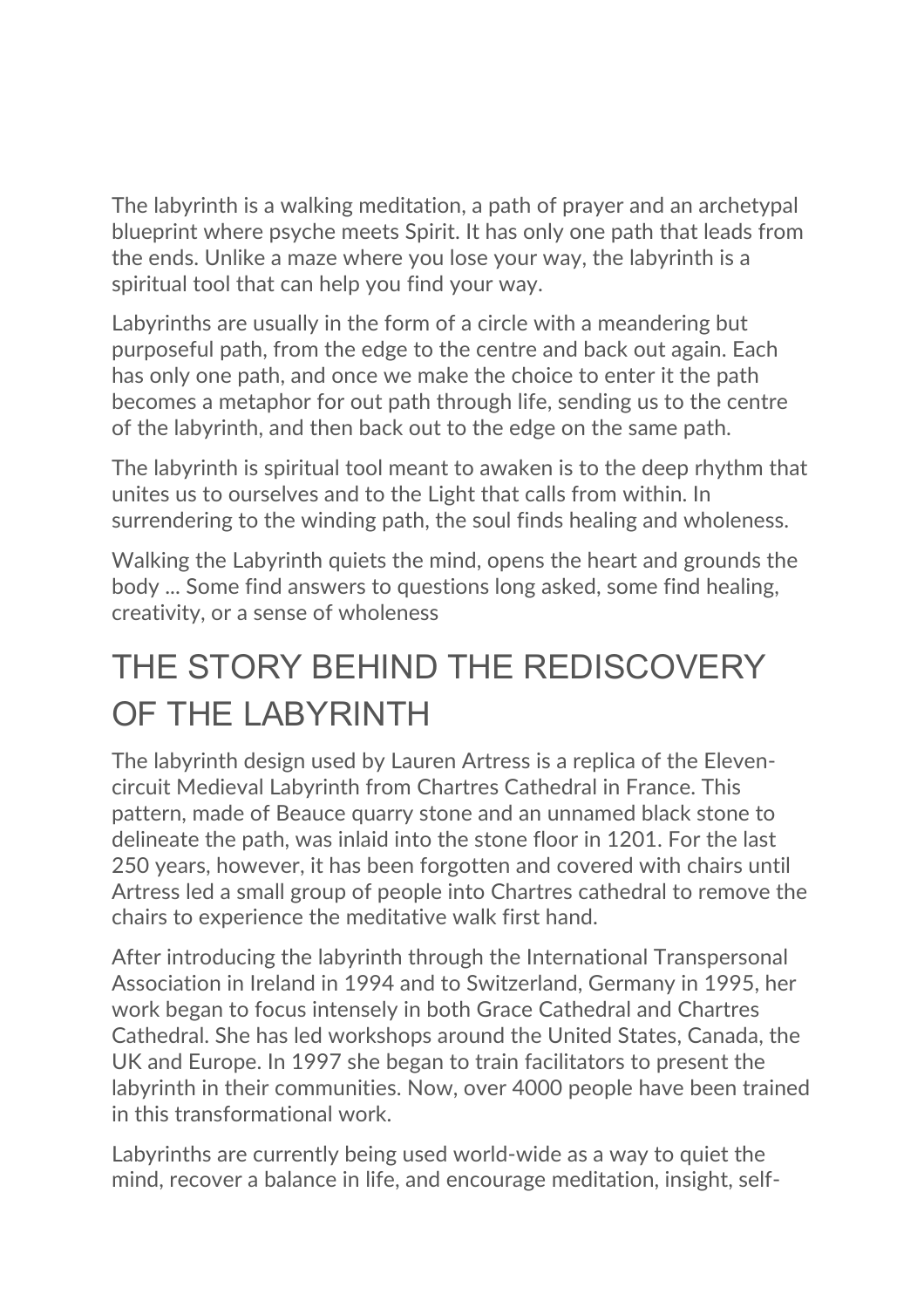reflection, stress reduction, and to discover innovation and celebration. They are

open to all people as a non-denominational, cross-cultural blueprint for well-being. The practice of labyrinth walking integrates the body with the mind and the mind with the spirit. They can be found in medical centers, parks, churches, schools, prisons, memorial parks, spas, cathedrals and retreat centers as well as in people's backyards.

# TO WALK A SACRED PATH

## **Seeking a Sacred Path**

*All of the larger-than-life questions about our presence here on earth and what gifts we have to offer are spiritual questions. To seek answers to these questions is to seek a sacred path. As we find our meaning and purpose we also realize that some invisible being that has guided u, challenged us, and carried us through times of crisis...*

*The spiritual hunger that is present in the Western world is calling forth millions of people. They are seeking answers through a variety of paths.....*

*The labyrinth, in its strange and uncanny way, offers a sacred and stable space to focus the attention an listen to the longing of the soul...*

*To walk a sacred path is to discover our inner sacred space: that core of feeling that is waiting to have life breathed back into it through symbols, archetypal forms like to labyrinth, rituals, stories and myths. Understanding the invisible world, the world of pattern and process, opens us to the movement of the Spirit.*

*(Hildegard if Bingen was a twelfth century mystic, composer and author of a theology that knitted together nature and spirit, cosmos and soul. She described the Holy Spirit as the Greening Power of God. Just as plants are greened, so we are as well. As we grow, our spark of life continually shines*  forth. If we ignore this spark, this greening power, we become thirsty and *shrivelled. And if we respond to the spark, we flower. Our task is to flower, to come into full blossom before out time comes to an end.)*

## Lights-On Experiences

*Why does the labyrinth attract people? Because it is a tool to guide healing, deepen self knowledge, and empower creativity. Walking the labyrinth clears the mind and give insight into the spiritual journey. It urges actions. It calms*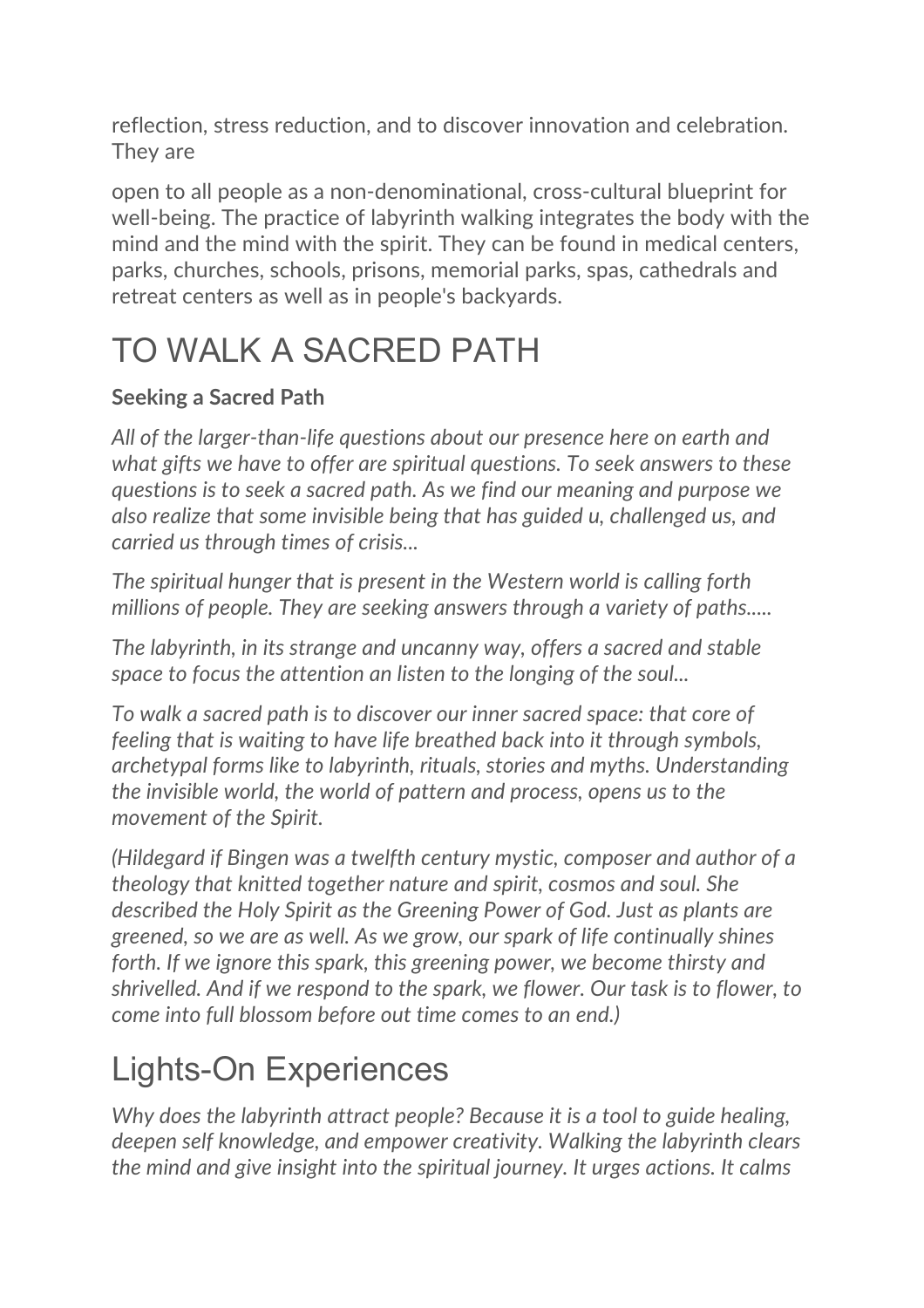*people in the throes of life transitions. It helps them see their lives in the context of a path, a pilgrimage...The experience is different for everyone because each of us brings different raw material. We bring our unique hopes, dreams, history and longings of the soul.* 

## NEW PILGRIMS, NEW PATHS

## **The Path through Silence**

*The path through silence is called the apophatic path. It is the path of meditation or contemplation which leads us to the center of our being. We plant the seed of silence within ourselves by quieting the mind. We allow our minds to empty of thoughts so we can enter our own resounding silence, a state from which we gain deep refreshment. Gregory the Great called this "resting in God".*

## **The Path through Images**

*The cataphatic path uses the imaginative process as a guide to the Light within. However, the path through images has traditionally been less honoured than the path through silence. It is enjoying a revitalisation partly because of therapeutic approaches and guided visualisation.*

## **The Inner Way: The Three-Fold Mystical Plan**

*In Western Christianity the mystical path is traditionally called the Threefold Path, where the sequence is Purgation, Illumination and Union... This is the path that is energetically embedded in the labyrinth design...*

*Purgation, the walk from the entrance of the labyrinth to its centre, represents the first part of the mystical path...*

*Illumination, the second stage, may be found in the centre of the labyrinth.... After we have quieted the mind on the labyrinth's path, the centre is a place for meditation and prayer...We may come to clarity in the centre...*

*Union begins as we leave the centre of the labyrinth, following the same path back out that brought us in. In this stage, our meditation produces a grounded, empowered feeling...Union means communing, or communion with the Holy.*

## **The Outer Way: Pilgrimage**

*The tradition of pilgrimage is being revitalised during our own times to seek answers to our longings... The pilgrim seeks to follow the spirit's compass,*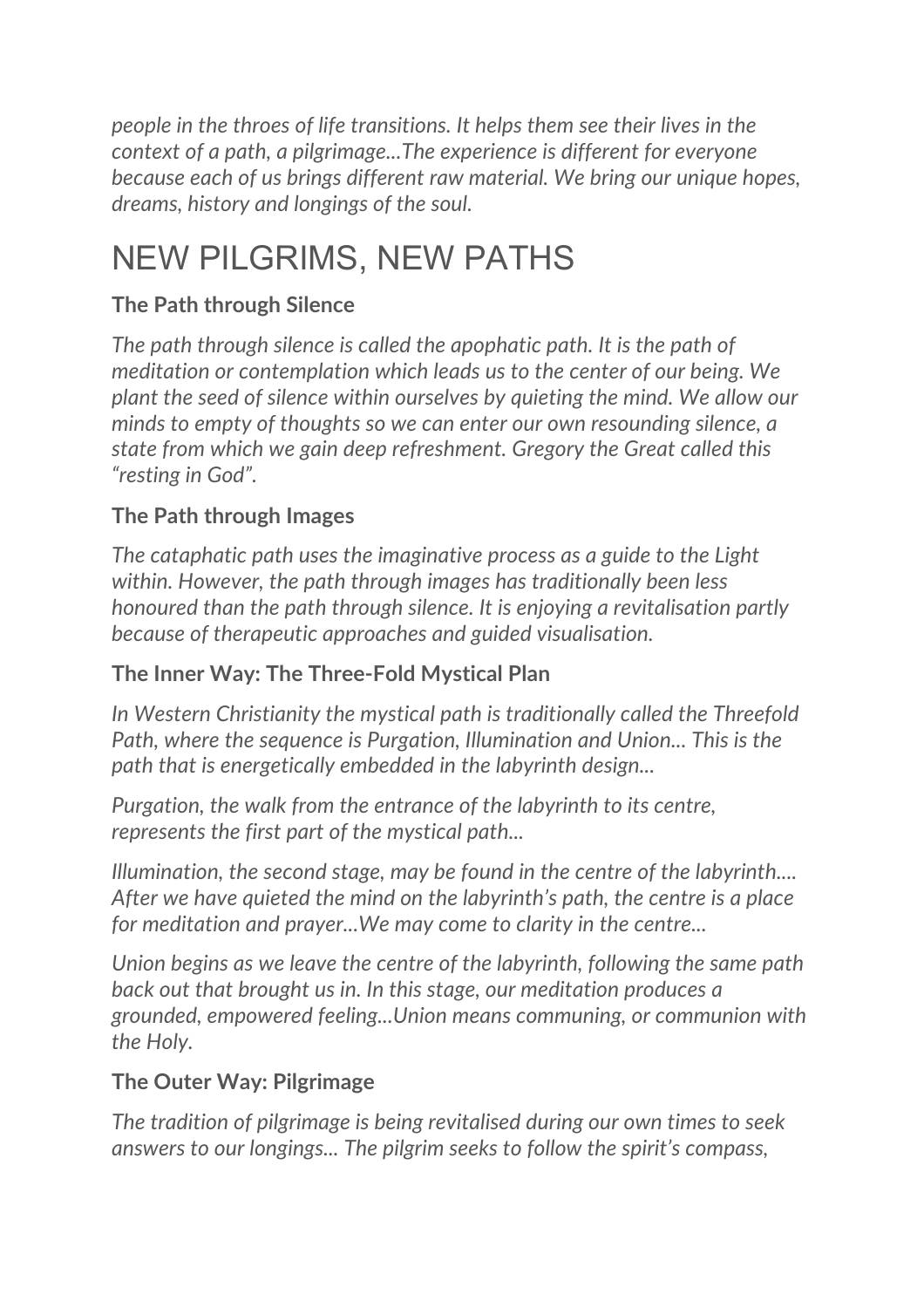*which guides us to find an inner openness to the outer world of people, places, and events that become the fabric of our lives.*

## **Co-Creation**

*Much of our spiritual seeking is driven by the desire to manifest our unique and individual gifts on the world... Something within us carries a deep, sometimes buried, sense that we have a special task...Many people find their way to the labyrinth in the process of searching for their own special talents.*

## **A Wide and Gracious Path**

*The labyrinth introduces us to the idea of a wide and gracious path. It redefines the journey to God: from a vertical perspective that goes from earth up to heaven, to a horizontal perspective in which we are all walking the path together. The horizontal path communicated that we are all in this together.*

# WALKING THE LABYRINTH: THE PROCESS

*Walking the labyrinth does not demand a great amount of concentration in orde rot benefit from the experience. The sheer act of walking a complicated pat...begins to focus the mind. A quiet mind does not happen automatically. But the labyrinth experience sensitises us, educated us, and helps us distinguish superficial extraneous thoughts from the "thought" that comes from our soul level and that each of us longs to hear.*

## **The First Walk**

*Nurturing ourselves spiritually is not an easy thing to do in a culture that disconnects us from our depths. [But] the simple act of walking the labyrinth invites us back into the centre of our being...*

*The labyrinth is especially helpful to those of us in transition who are chilled by the winds of change. It also gives solace to those struggling with painful life experiences.*

*There are no easy solutions to life's many difficult problems, yet walking the labyrinth imparts peace. The walk can also begin a process of insight so a "new opportunity" can come into our awareness....*

*Small miracles can happen in the labyrinth. We can strengthen ourselves by shedding tears, feeling the anger and hurt that keeps us from experiencing our soul level. We can decide that we have held on to revenge too long, and take action to heal our hateful feelings.*

## **A Process Meditation**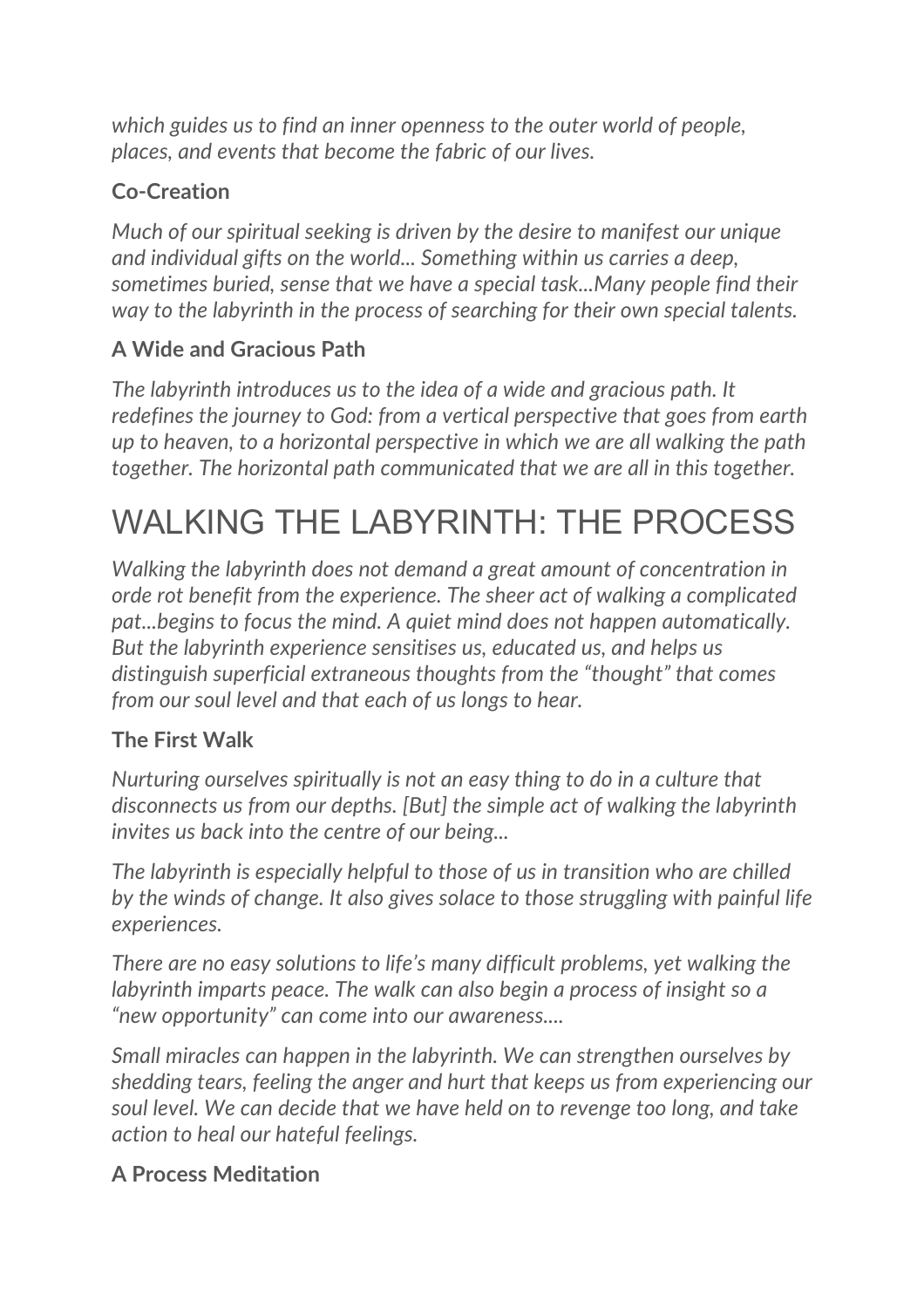*There is no right or wrong way to walk the labyrinth.... This can be a valuable lesson about control and surrendering to the process...*

*There is a creative tension between between allowing images, memories and feelings to emerge and guiding them through a gentle, gracious, open and expanded thought process...*

*The walk out of the labyrinth is realistically and symbolically the act of taking when we have received out into the world.*

#### **Basic Approaches to the Walk**

*What seems to work best when preparing to walk the labyrinth it to take a moment to reflect on where you are in your life...*

#### *Gracious attention*

*One approach is simply to quiet the mind, choosing to let all thoughts go when they present themselves in your awareness. The task is to allow a gracious sense of attention to flow through you...*

#### *Asking a Question*

*One approach is to focus on a question that we have been asking ourselves...*

*Questions that we take into the labyrinth should be outside the realm of yes or no. There is nothing magical about the labyrinth. [But] it allows our conscious to open so that deeper, and perhaps new, parts of ourselves can speak to us more directly.*

#### *The Use of Repetition*

*Many of us meditate by repeating a word, a mantra, or a phrase over and over to ourselves. ..[People are] advised to use a word or phrase that does not stir up either positive or negative feelings or thoughts....*

*[Or} the other approach is to use a meaningful phrase – which lends itself nicely to the walk.*

*Examples pg this are "Come, Holy Spirit, come", "I am a daughter of the Light", "Help me God, to remember I am a daughter of the Light", or "Guide me, Mother of God".*

#### *Asking for Help through Prayer*

*Another method is simply to pray throughout the labyrinth walk...One of the things we forget most readily is to ask for help from the divine...*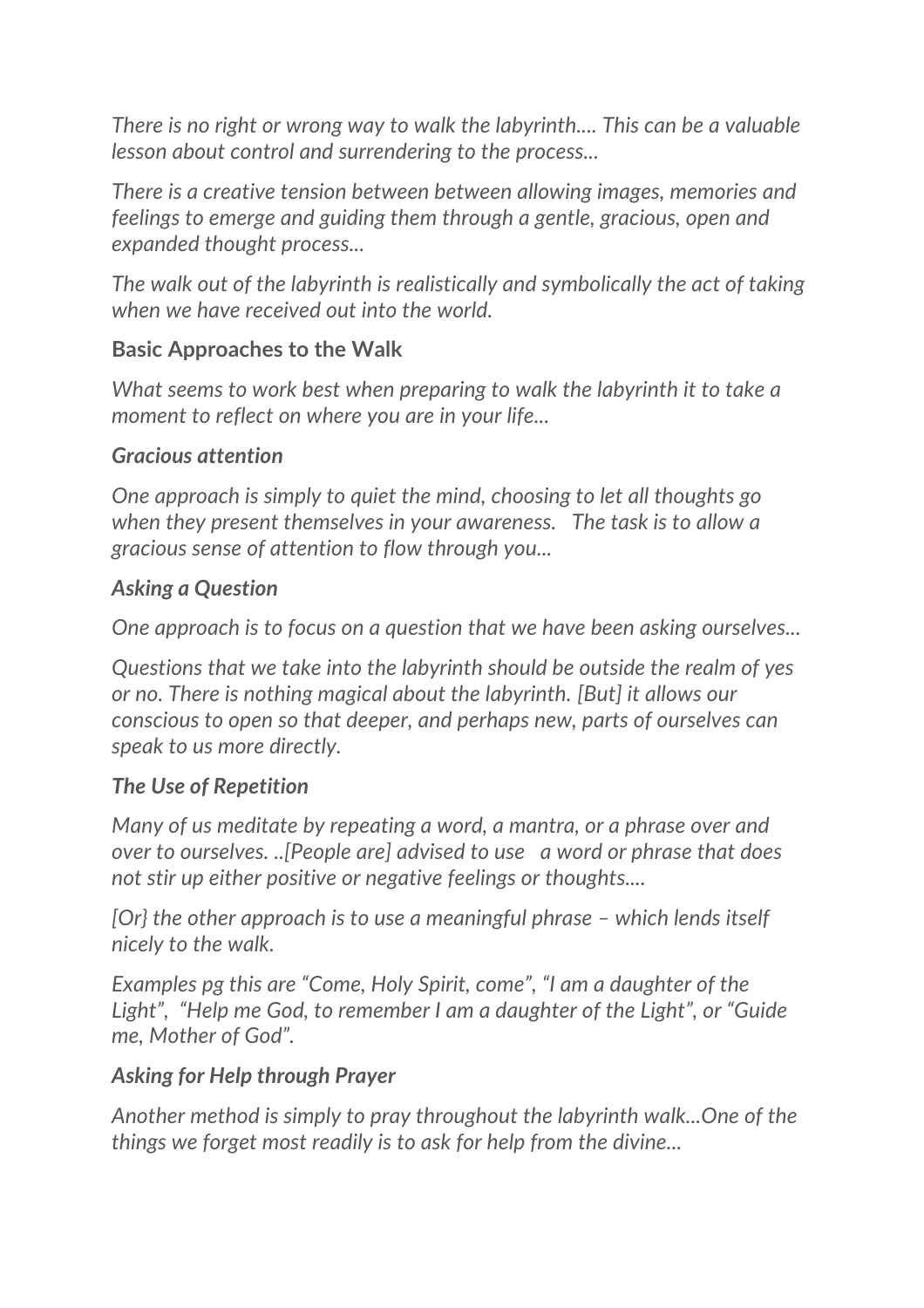*The labyrinth is a place where you can pour your heart out, express your anger, experience joy, express gratitude – and perhaps above all, ask for what you need.*

### **Honoring a Benchmark in Time**

*Many people walk the labyrinth to honor a benchmark in time. It may be a birthday or the anniversary of a close friend's death.*

*We can walk the labyrinth to pray for a person who is undergoing surgery or to support and sustain a board of members making an important decision...*

#### **A Body Prayer**

*Many of us are shy when is comes to movement. But in the container of the labyrinth there is support for moving spontaneously as our body wishes.*

*The structural nature of the path seems to encourage this. It provides a safe feeling of containment...*

*It is important to follow the impulses as they arise within us. Some people may chant, others may dance, cry, or laugh out loud. ..*

*[Moreover} using the gift of breath is not only a way into clearing our minds, it is a way through the anxiety, self-consciousness, or uncertainty that we may feel while we are in the labyrinth...*

*During workshops [with music] some people dance, and others skip or crawl..And, [some people] use scarves, and dance with them, or place them over their heads so that they can "hide" as they go deeply within.*

#### **Allowing the Ego to let Go**

*Stepping into the labyrinth, we see our thoughts for what they are. We may meet the impatient, judgemental thoughts that are so much a part of us that we no longer notice them...*

*When we are able to see though or step being the ego, the ... people and events in our lives become part of our path, part of the invisible thread that leads onward.*

*We feel surrounded by the Holy. And all the pain and joy that we experience tempers us, allows us clearly to see our struggling, suffering world...*

*We simply present ourselves as ready to release whatever come up in us, and to receive what awaits us in the center.*

#### **The Labyrinth as Metaphor**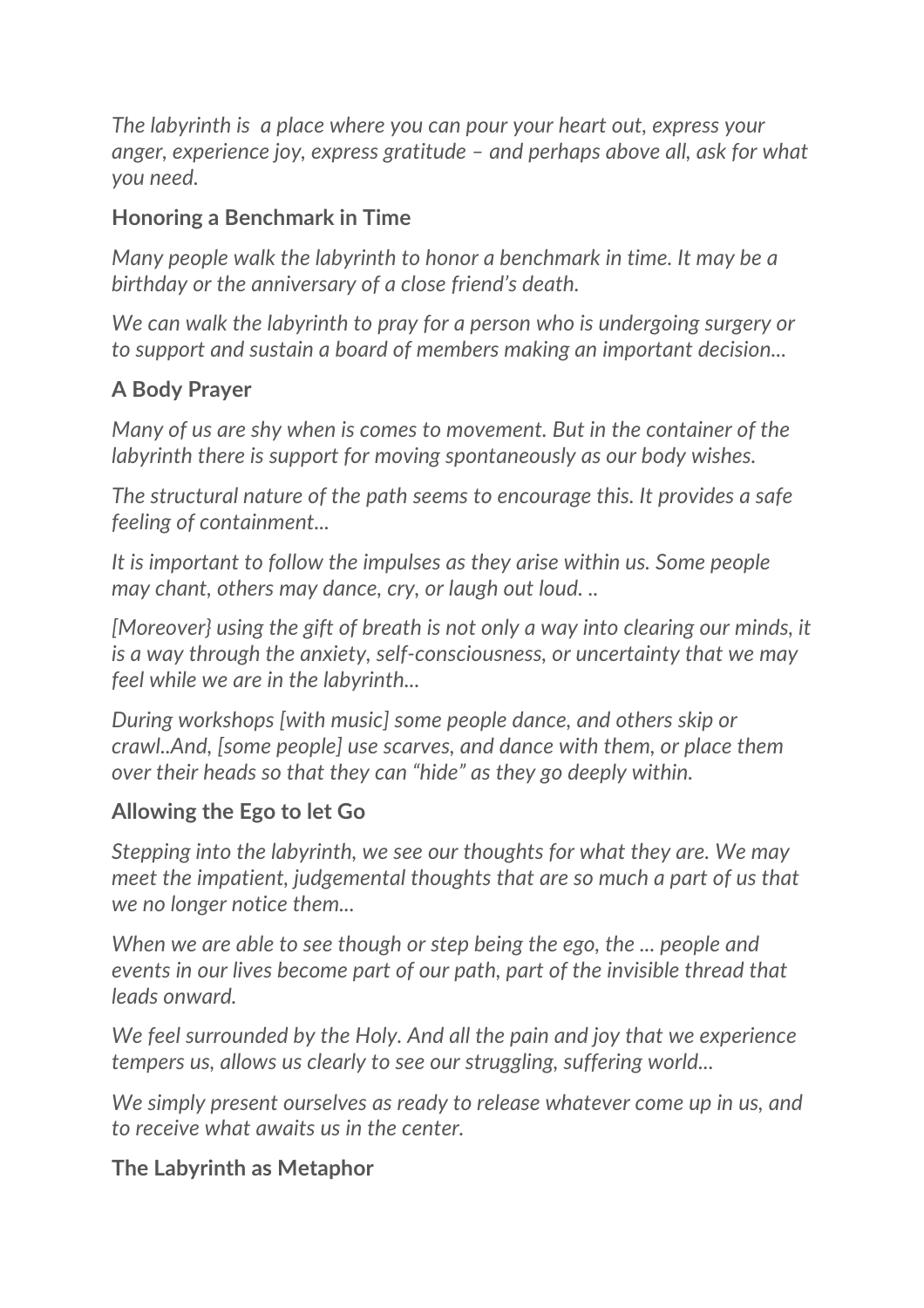*The labyrinth captures the mystical union between heaven and earth, an understanding of death and rebirth. It is a path of faith and doubt, the complexity of the brain, the turns of the intestine and the birth canal, and the Celestial City...*

*The walk, and all that happens on it, can be grasped through the intuitive, pattern-discerning faculty of the person walking it...*

*This is the gift of being able to see the infinite in the context of the finite. And somehow we are surrounded by a gentle love at the same time.*

#### **Experiencing our Experience**

*Experiencing our feelings and inner thoughts without judgement is part of developing spiritual mastery. In order to reflect, we need a quiet place inside ourselves. It is from this place we are able to make subtle shifts of attitude when necessary, without condemning ourselves...*

*The time on the labyrinth is meant to ne a reflective and meditative act when you stay in the moment with your experience.*

#### **Receptivity**

*Just as in other forms of meditation, it is possible to have an uneventful experience on the labyrinth. There are times when nothing significant happens, when the timing may not simply ne right for anything to emerge. There are benefits to walking it anyway...there seems to be a cumulative benefit.*

#### **Finding your Pace**

*Each experience in the labyrinth is different... The pace usually differs each time... It can also change dramatically within the different stages of a single walk. You can pass others, in order to honor your intuitive pace... or allow others to pass you. ..*

*The labyrinth's winding path helps us to find our pace, allows us a spaciousness within, encourages our receptivity ... and develops our awareness of the habitual thoughts and issues we put in the way of our spiritual development. It is a road to self-knowledge.*

## **Getting Lost in the Labyrinth**

*If we do get lost [on the labyrinth] one of two things can happen: we either return to the centre or return to the entrance, and usually we have learned something about ourselves,*